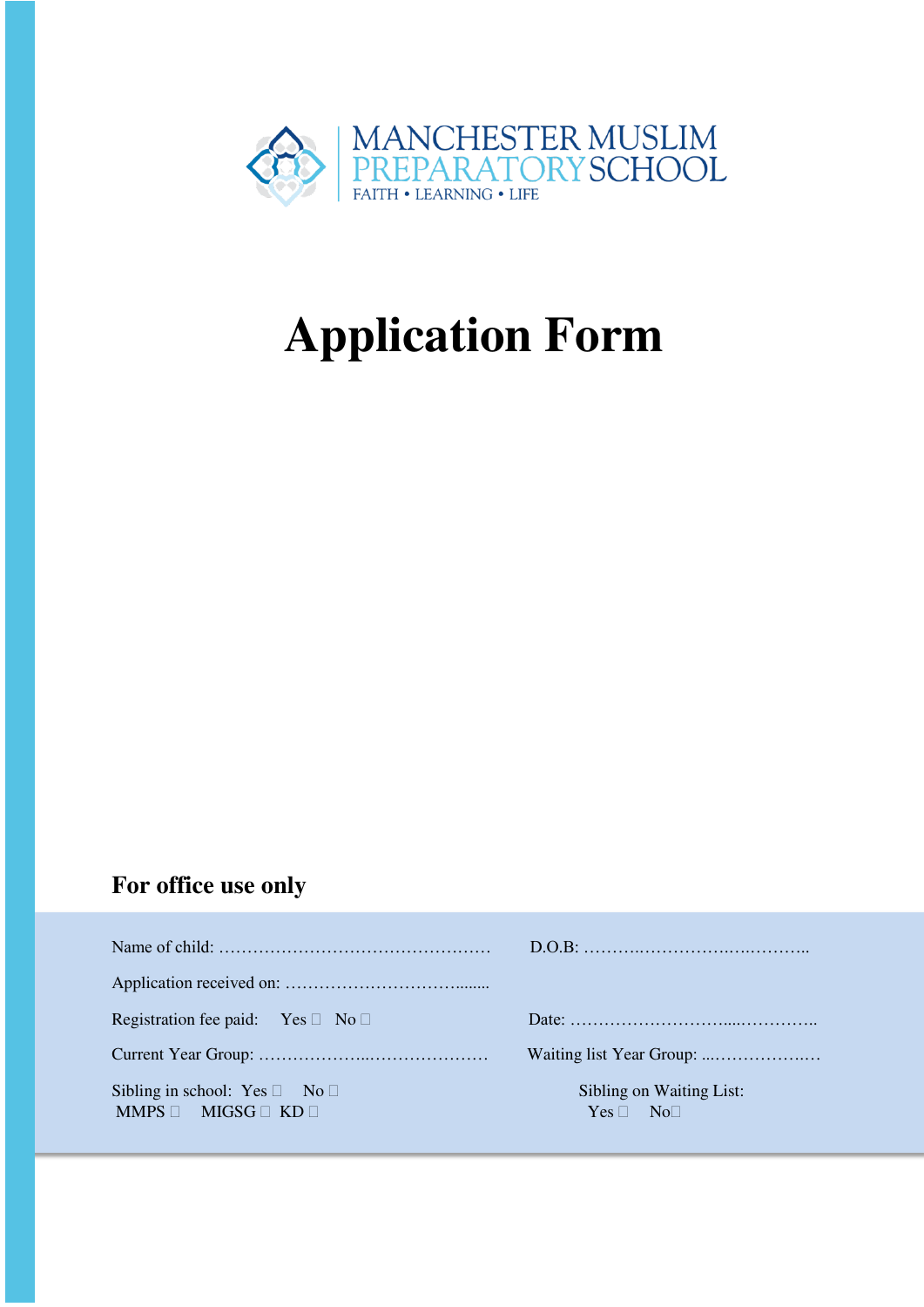

## **Application for Admissions**

#### **All information given will be held in line with GDPR regulation.**

Please tick the relevant box to indicate the year group you are applying for.

| Nursery $\Box$ | Reception      | Year $1$ | Year $2$      |
|----------------|----------------|----------|---------------|
| Year $3$       | Year 4 $\perp$ | Year 5   | Year 6 $\Box$ |

**Personal Details –** To be completed by those with parental responsibility for the child. Please use BLOCK CAPITALS.

| Child's surname:                   |             |                                                        |  |
|------------------------------------|-------------|--------------------------------------------------------|--|
| Forename in full:                  |             |                                                        |  |
| Middle name $(s)$ :                |             | Preferred name:                                        |  |
| Date of Birth                      |             | <b>Current School Year</b>                             |  |
| Is English your first<br>language? | Yes l<br>No | If not, please state<br>your child's first<br>language |  |

|                        | Parent /Carer 1      | Parent /Carer 2      |
|------------------------|----------------------|----------------------|
|                        | (Contact Priority 1) | (Contact Priority 2) |
| Surname:               |                      |                      |
| Forename in full:      |                      |                      |
| Relationship to child: |                      |                      |
| Address:               | Postcode:            | Postcode:            |
|                        |                      |                      |
| Home telephone:        |                      |                      |
| Mobile number:         |                      |                      |
| E-mail address:        |                      |                      |

Do you have joint/ sole parental responsibility for your child? Joint  $\Box$  Sole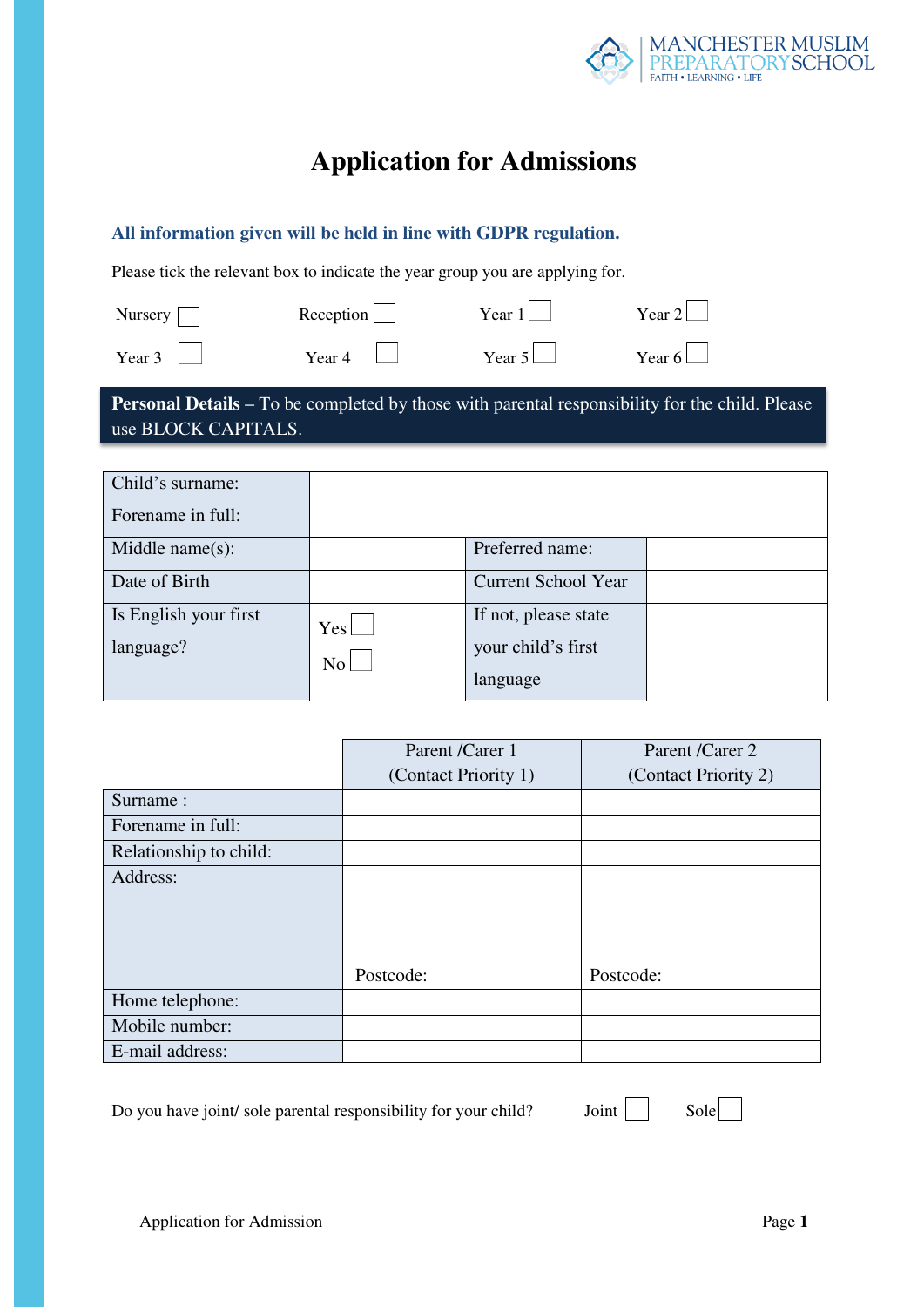

#### **Sibling Information**

| 1. Are there any siblings already at MMPS? Please provide details below: |            |            |  |  |
|--------------------------------------------------------------------------|------------|------------|--|--|
| Child's name                                                             | <b>DOB</b> | Year Group |  |  |
|                                                                          |            |            |  |  |
|                                                                          |            |            |  |  |
|                                                                          |            |            |  |  |

2. Are there any siblings already on the MMPS waiting list? Please provide details below:

| Child's name | DOB | Year Group |
|--------------|-----|------------|
|              |     |            |
| <u>.</u>     |     |            |
|              |     |            |

3. Does your child have any siblings at the following schools?

| a. KD Grammar for Boys                                                    | $Yes \mid \mid No \mid$                                   |
|---------------------------------------------------------------------------|-----------------------------------------------------------|
| $Child/Children name(s)$ :                                                | Year Group(s): $\_\_\_\_\_\_\_\_\_\_\_\_\_\_\_\_\_\_\_\_$ |
| b. Manchester Islamic Grammar School for Girls<br>Child/Children name(s): | $Yes$  <br>$\mathrm{No}$  <br>Year Group(s):              |

#### **Last School/Nursery Attended/ing**

| Name of the School/Nursery:     |         |                  |  |
|---------------------------------|---------|------------------|--|
| Date started at current school: | address | School email     |  |
| School Address:                 |         |                  |  |
| Postcode:                       |         | School telephone |  |

#### **Additional Information**

.

1. Are there any special educational needs or disabilities relating to your child, which the school should be aware of? We ask for this information at the point of application to ensure that all necessary provision can be put in place for assessment.  $\Box$  Yes  $\Box$  No If yes then please provide information below:

\*Please enclose copy of the most recent educational psychologist's report if you have one. Please also send us any relevant medical special needs or other educational reports you may have.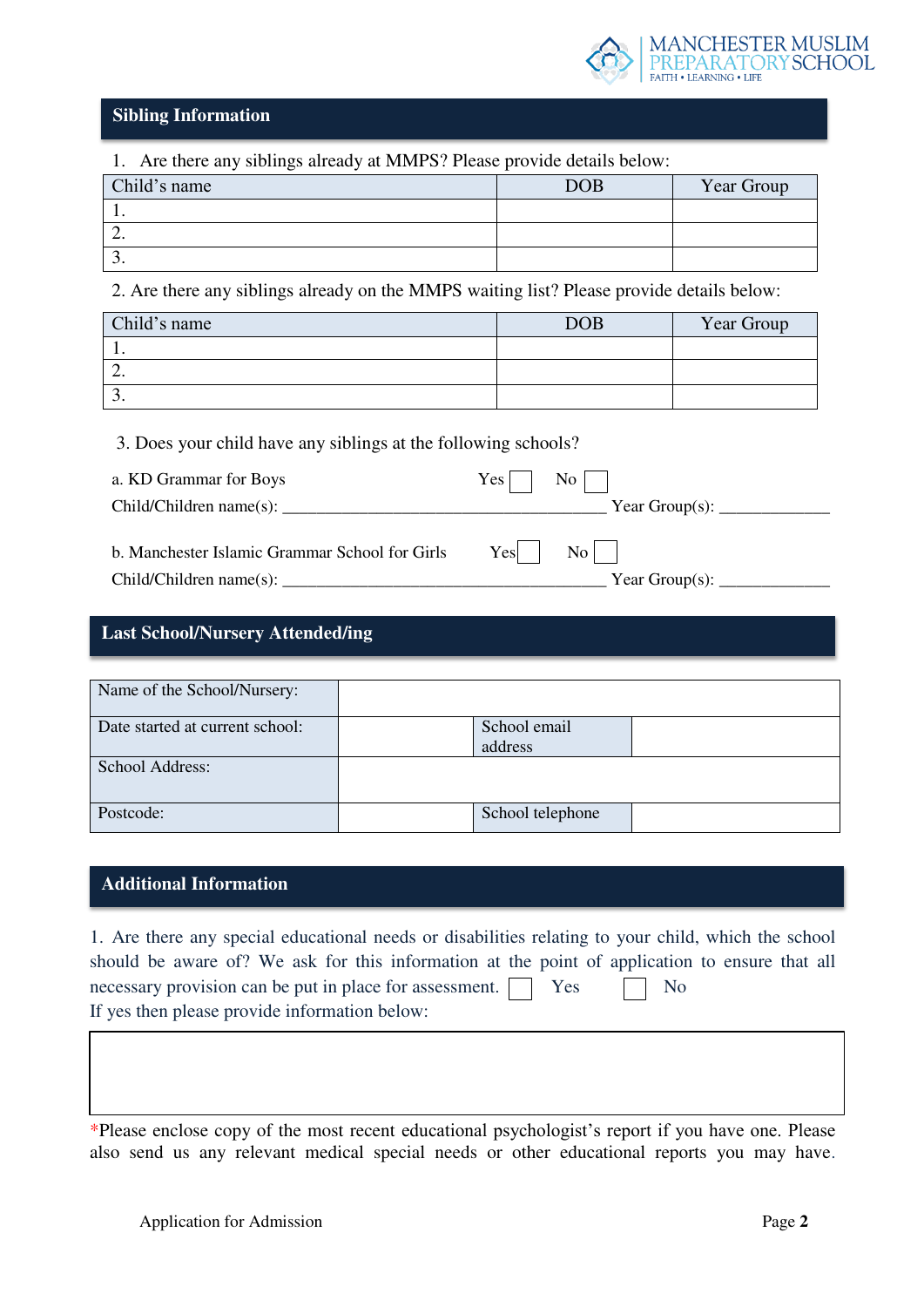

| 2. |  |  | How did you hear about MMPS? |
|----|--|--|------------------------------|
|    |  |  |                              |

| Family/Friends                          | Leaflet | Internet/Website | Other<br>Please specify |
|-----------------------------------------|---------|------------------|-------------------------|
| <b>Information in case of Emergency</b> |         |                  |                         |

|                        | (Contact Priority 1) | (Contact Priority 2) |
|------------------------|----------------------|----------------------|
| Full name:             |                      |                      |
| Relationship to child: |                      |                      |
| Home telephone:        |                      |                      |
| Mobile number:         |                      |                      |

I/we hereby give permission for any member of the school staff to administer First Aid or take my child to the hospital should the need arise, however, I/We will not hold the school responsible for the implementation of the above.

| Signature: | Date: |  |
|------------|-------|--|
|------------|-------|--|

#### **Documents**

| I have included a copy of my child's latest full school report with this application.                                     | Yes<br>Nol 1  |
|---------------------------------------------------------------------------------------------------------------------------|---------------|
| To confirm my child's date of birth I have included a copy of his/her birth $Yes$ No<br>certificate with this application |               |
| I have paid £40 non-refundable registration fee by bank transfer                                                          | $Yes$  <br>No |
| Please provide the bank transfer reference used (See details below)                                                       |               |

| <b>MMPS Bank Details</b> |                                                 |  |  |  |
|--------------------------|-------------------------------------------------|--|--|--|
| <b>Bank Name:</b>        | Royal Bank of Scotland                          |  |  |  |
| Account name:            | <b>Manchester Islamic Educational Trust LTD</b> |  |  |  |
| Account number:          | 10094347                                        |  |  |  |
| Sort code:               | 16-34-27                                        |  |  |  |
| <b>Bank Reference</b>    | Child Name – Fee/ Deposit/Clubs etc 20-21       |  |  |  |

#### **Declaration**

1. I/ We apply for admission of my/our child to this school and certify that all the above details are correct to the best of my / our knowledge and I / we undertake to honour in full the requirements of my/our child's agreed study programme and all the schools rules and regulations.